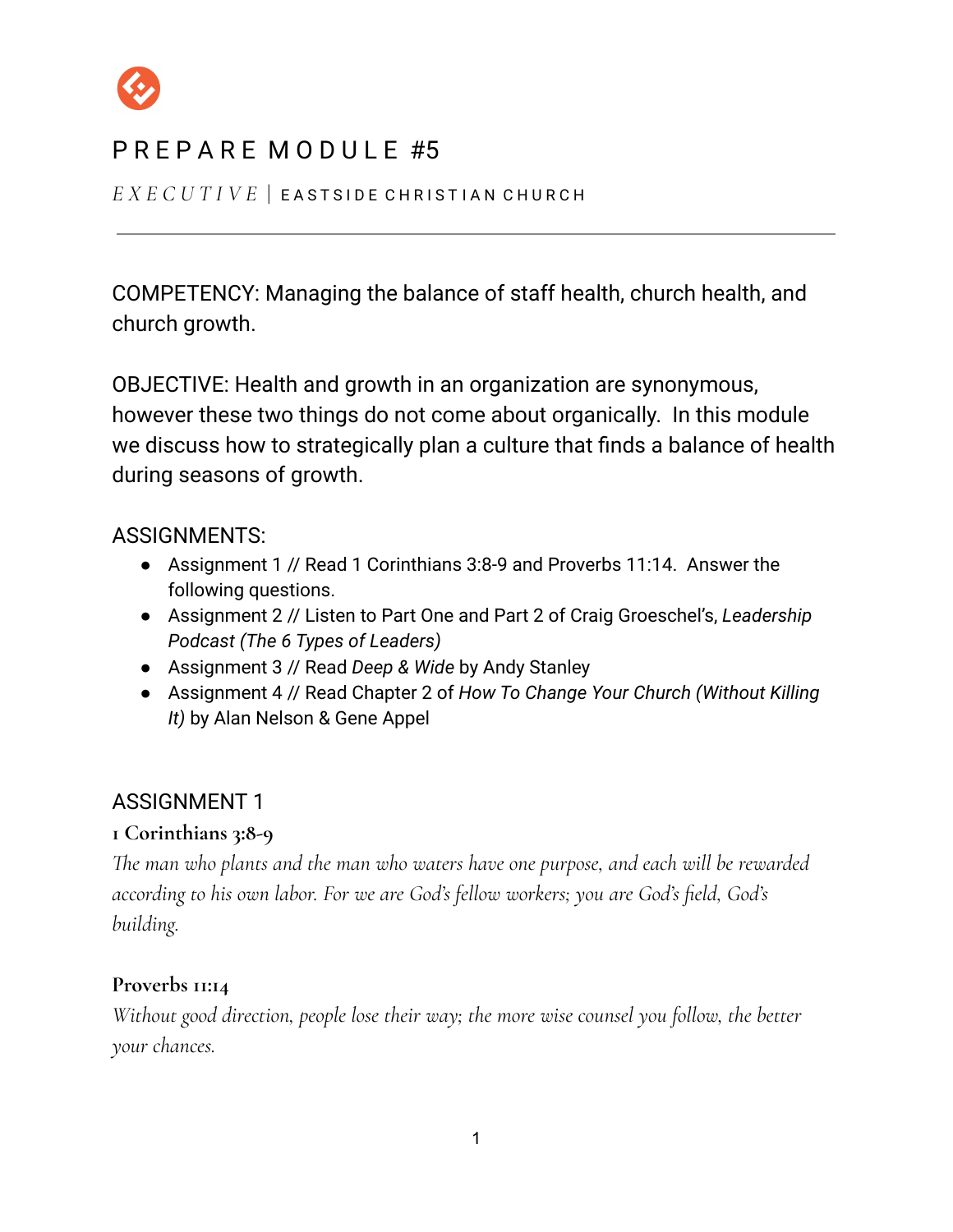

*E X E C U T I V E* | E A S T S I D E C H R I S T I A N C H U R C H

#### QUESTIONS:

*1. 1 Corinthians 3:8-9 discusses two roles, that of one who plants and that of one who waters. The Message version of this verse says it this way: "We each carried out our servant assignment. I planted the seed, Apollos watered the plants, but God made you grow. It's not the one who plants or the one who waters who is at the center of this process but God who makes things grow. Planting and watering are menial servant jobs at minimum wages. What makes them worth doing is the God we are serving." Looking at these roles from the perspective that without God there to "grow" the plants, what are the elements of your role that would be meaningless without God?*

*2. How do you feel having a balance of roles in an organization helps promote health?*

*3. Proverbs talks about the wisdom behind having good direction. How does this apply to the church, and more specifically, to Eastside?*

*4. Who in your life do you go to for wise counsel?*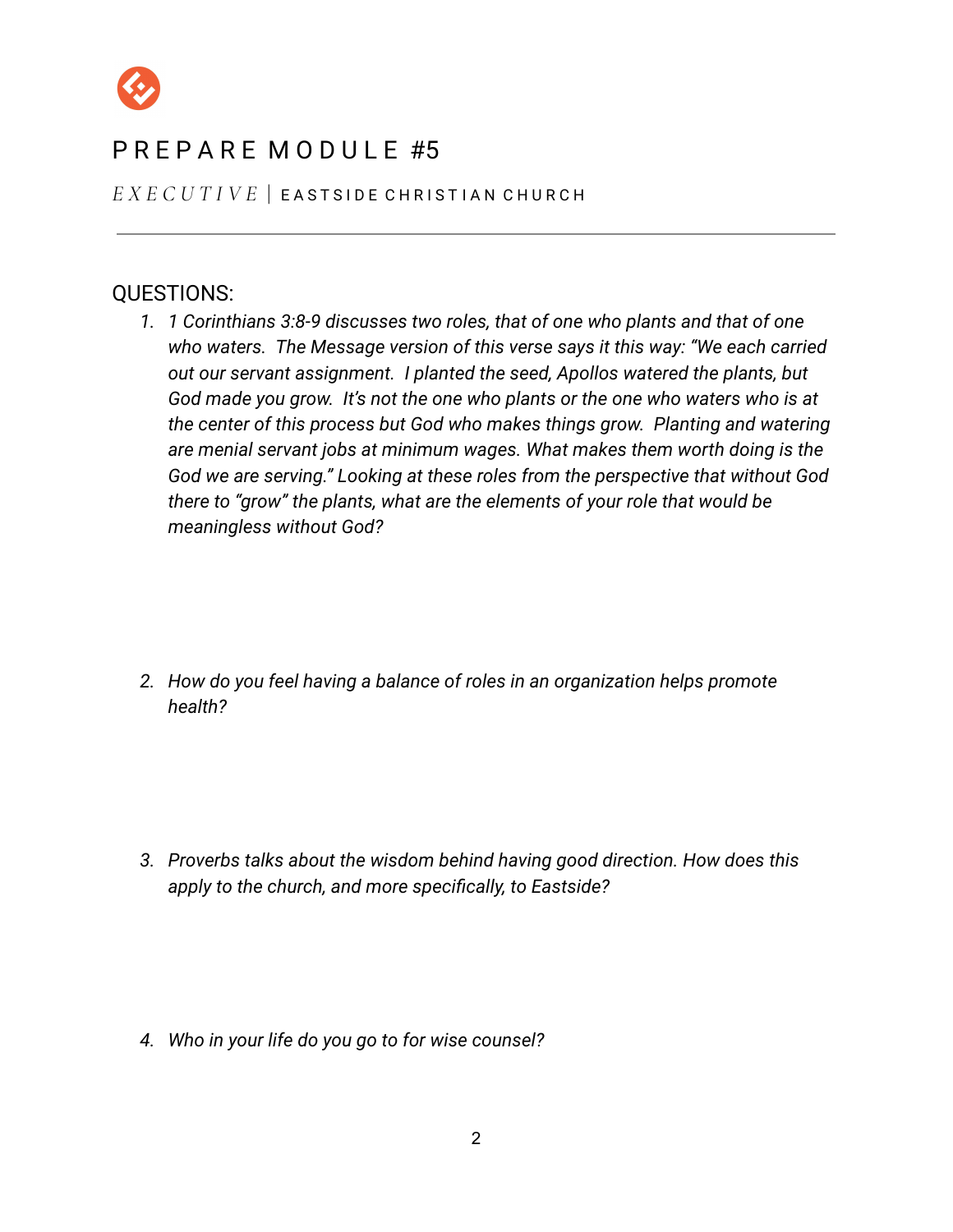

*E X E C U T I V E* | E A S T S I D E C H R I S T I A N C H U R C H

## ASSIGNMENT 2 THE 6 TYPES OF LEADERS

Part : Six Types of Leaders, Part I | Craig Groeschel [Leadership](https://www.life.church/leadershippodcast/six-types-of-leaders-part-1/) Podcast |

● Part 1 notes: EPISODE 1: SIX TYPES OF [LEADERS,](https://api-assets.life.church/assets/cg-show-notes/six-types-of-leaders-part-1.pdf) PART 1

Part 2: Six Types of Leaders, Part 2 | Craig Groeschel [Leadership](https://www.life.church/leadershippodcast/six-types-of-leaders-part-2/) Podcast |

● Part 2 notes: EPISODE 2: SIX TYPES OF [LEADERS,](https://api-assets.life.church/assets/cg-show-notes/six-types-of-leaders-part-2.pdf) PART 2

### QUESTIONS:

1. *Recall personal experiences and encounters with each of the six types of leaders you've worked for or with. What type of leader are you right now?*

2. *Were there any times you were another type of leader and how did that affect the overall staff health?*

3. *Lead yourself first. What disciplines are you lacking?*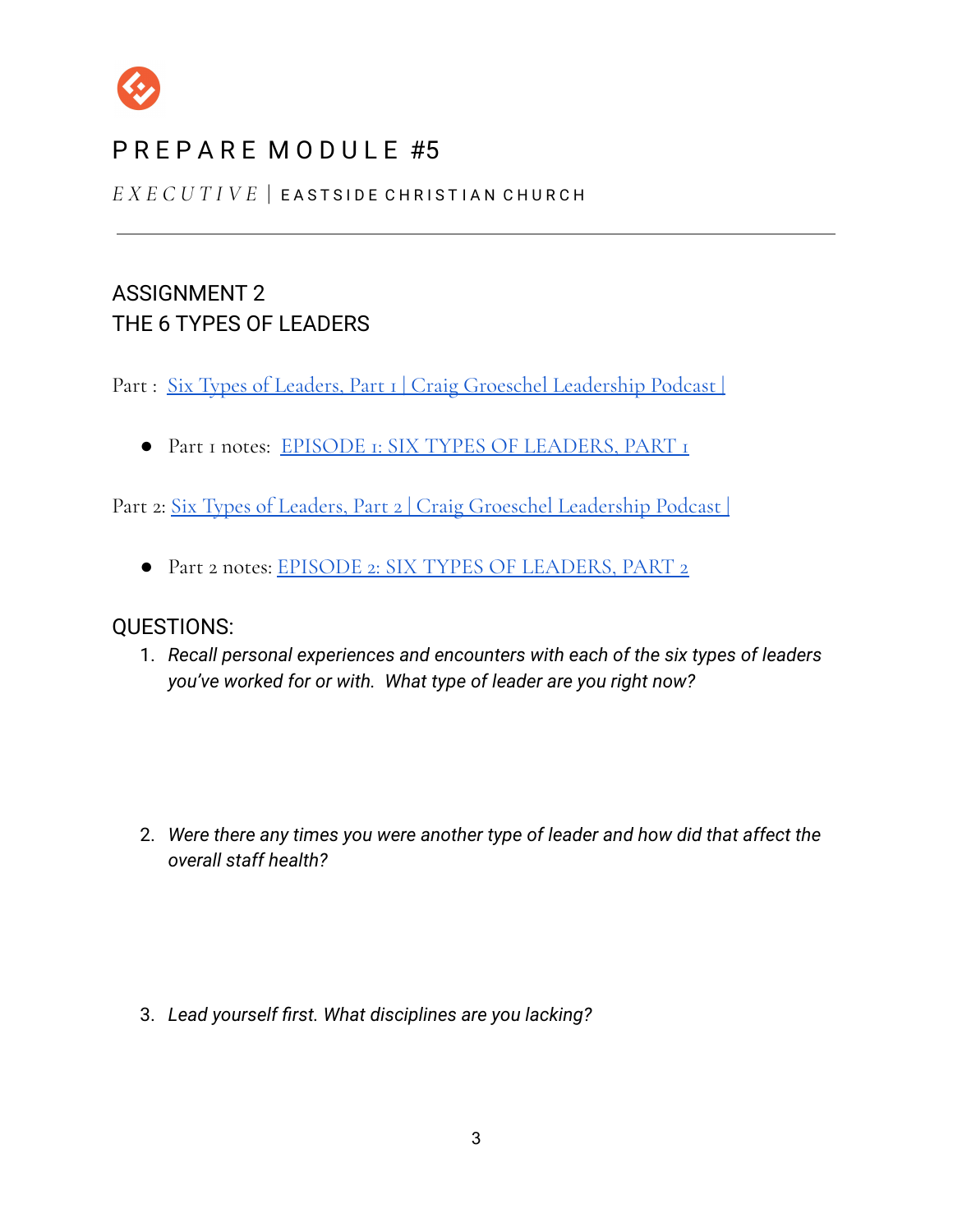

*E X E C U T I V E* | E A S T S I D E C H R I S T I A N C H U R C H

4. *What do you need to do to grow as a leader of others?*

5. *How will you prepare to lead teams of leaders in the future?*

6. *How am I unpredictable as a leader?*

7. *What are one or two things I can do to build predictability?*

8. *How am I domineering as a leader?*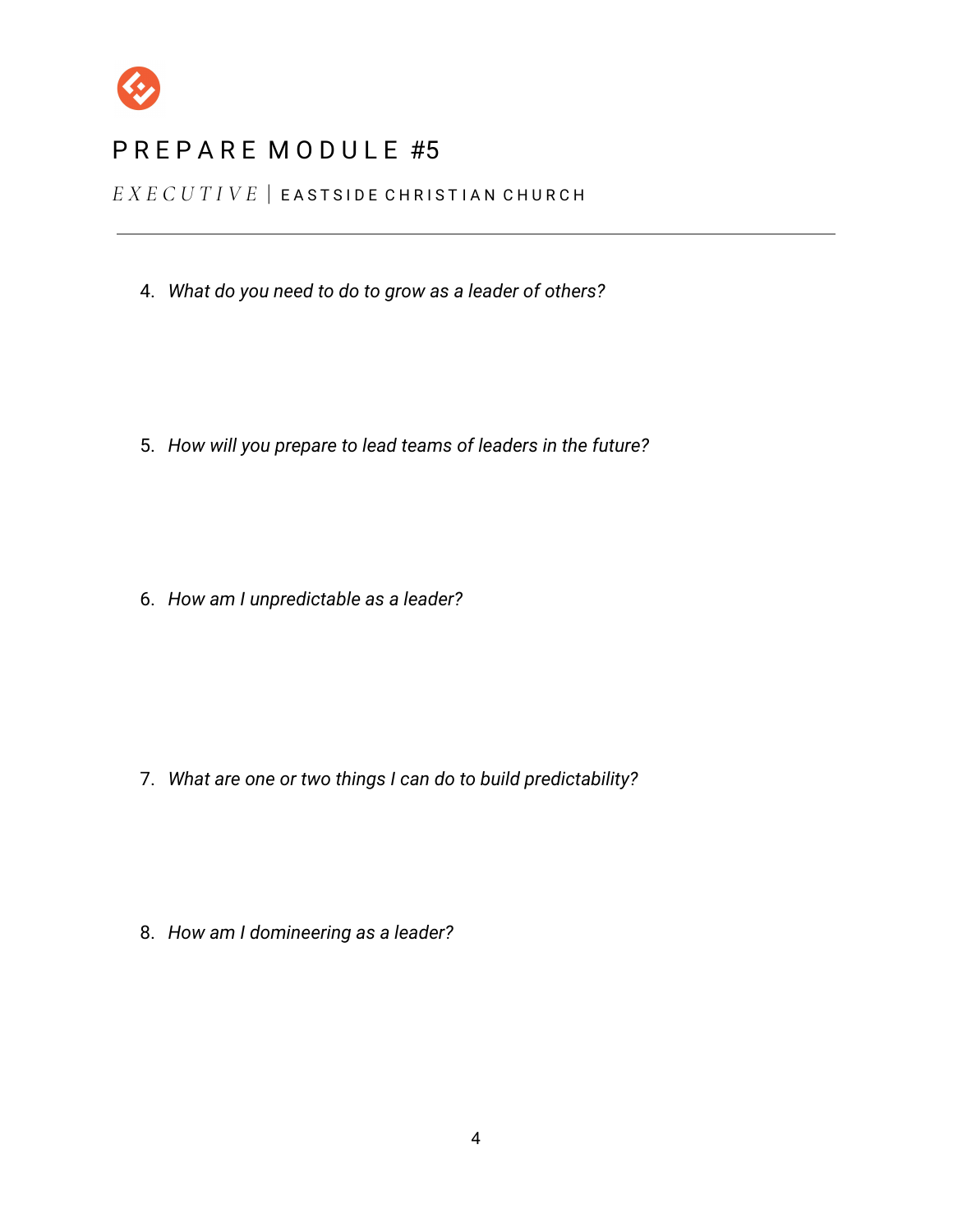

*E X E C U T I V E* | E A S T S I D E C H R I S T I A N C H U R C H

9. *What can I do to make sure you have a chance to offer your wisdom?*

10.*What are three things I could share that would make you feel valued?*

#### ASSIGNMENT 3

Excerpt from *DEEP & WIDE* by Andy Stanley

"So do you want to do this or not? Do you want to create or be part of a team that creates a *church unchurched people love to attend? Are you ready to try some things? Possibly fail at some things? Is there part of you that desires to step away from the familiar and predictable to embrace something new?*

*Are you really content to spend the rest of your life doing church the way you've always done it? The way your tradition expects you to do it? Do you really want to continue designing services and programming for churched people? Do you want to spend another season of ministry doing things that make unbelievers uncomfortable because it's comfortable for you? I know your current approach is easier, cheaper, and not nearly as messy as what I'm suggesting. My hope is that our time together has awakened or re-awaken, something in you that's willing to take on something harder, expensive, and messy. Something that you can't manage. Something that forces you to PRAY as you've never prayed before."*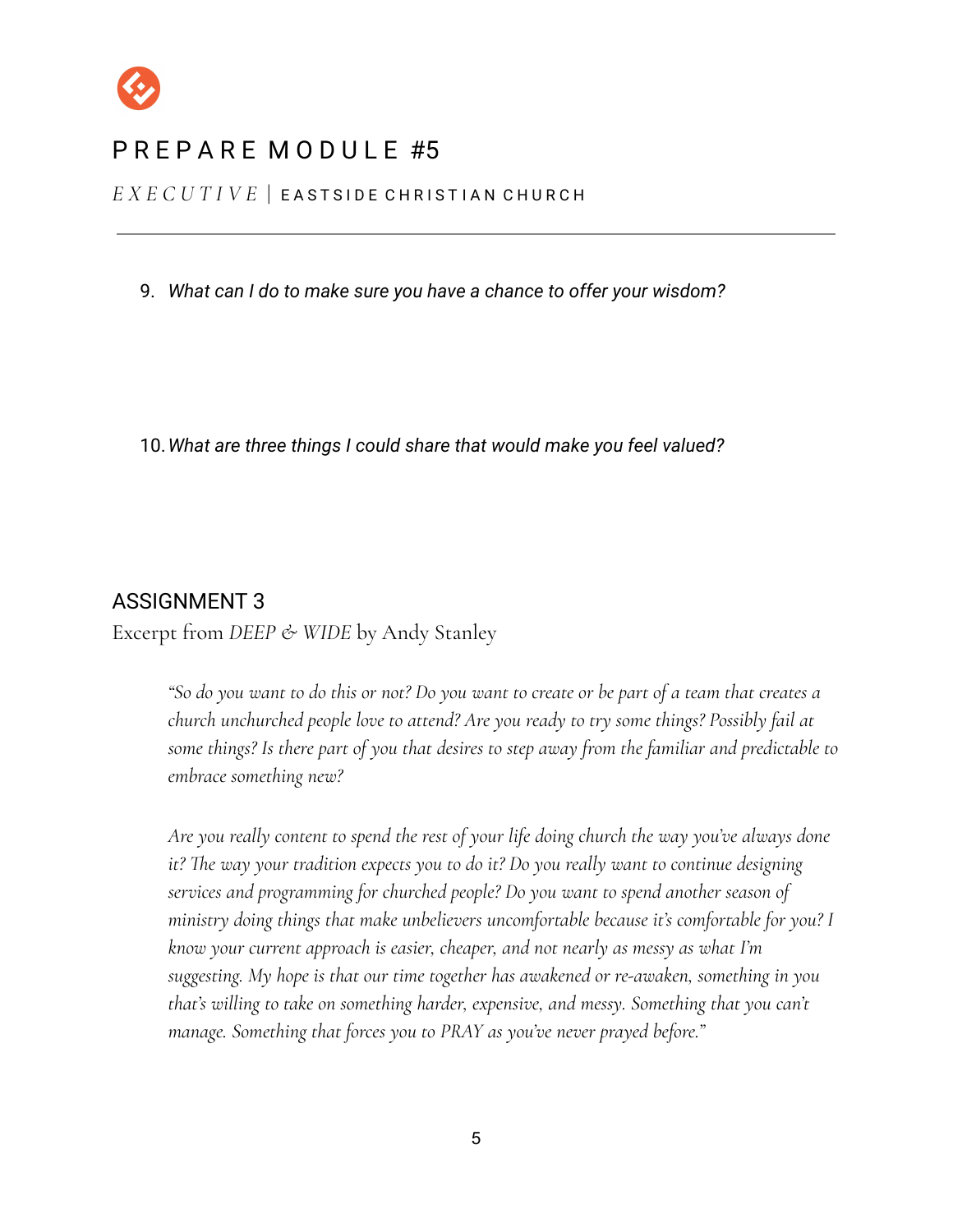

*E X E C U T I V E* | E A S T S I D E C H R I S T I A N C H U R C H

### QUESTIONS:

1. *Andy writes "Every church should be a church irreligious people love to attend" (page 12). How do you feel about that statement? Do you believe Eastside is currently a church irreligious people love to attend? Why/why not?*

2. *"We are committed to involving as many people as possible, as young as possible, as soon as possible (page 127), including those who don't attend regularly, even unbelievers. Would this pose any challenges at your church?" How do you feel about this statement? Do you think Eastside is currently doing this?*

3. *What do you and your team define as "The Win" on a Saturday night/Sunday morning?*

4. *Andy believes that asking the right questions will make your ministry more effective. Of all the questions listed in this chapter (pages 302-304), which ones would be best to ask in our church and your staff?*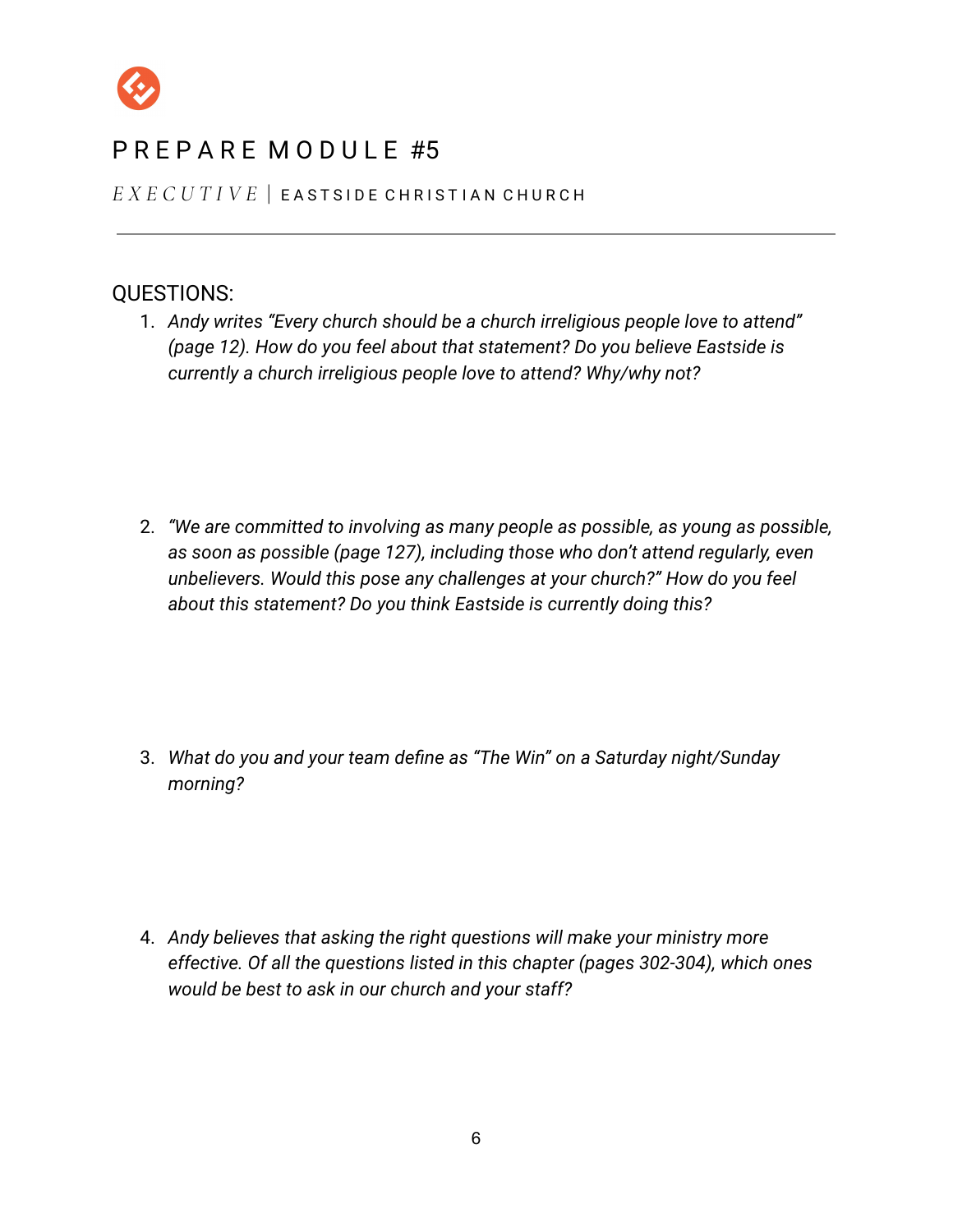

*E X E C U T I V E* | E A S T S I D E C H R I S T I A N C H U R C H

## ASSIGNMENT 4

Excerpt from Chapter 2 of *How to Change Your Church Without Killing It*

*"Ultimately, deep change, whether at the personal or the organizational level, is a spiritual process. Loss of alignment occurs when, for whatever reason, we begin to pursue the wrong end. As time passes, something inside us starts to wither. We lose our vitality and begin to work from sheer discipline. Our energy is not naturally replenished, and we experience no joy in what we do. We are experiencing slow death." - Robert Quinn*

### QUESTIONS:

1. *Is it important to have unity and primary agreement in terms of top values or is it okay to have diversity in terms of ministry values? What are the pros and cons?*

2. *Do you think that there is a connection with alignment of values and health of your staff and church?*

3. *How does continually staying relevant as a church affect church growth? Is the constant change that is required by staying relevant a contributing factor in the health of an organization?*